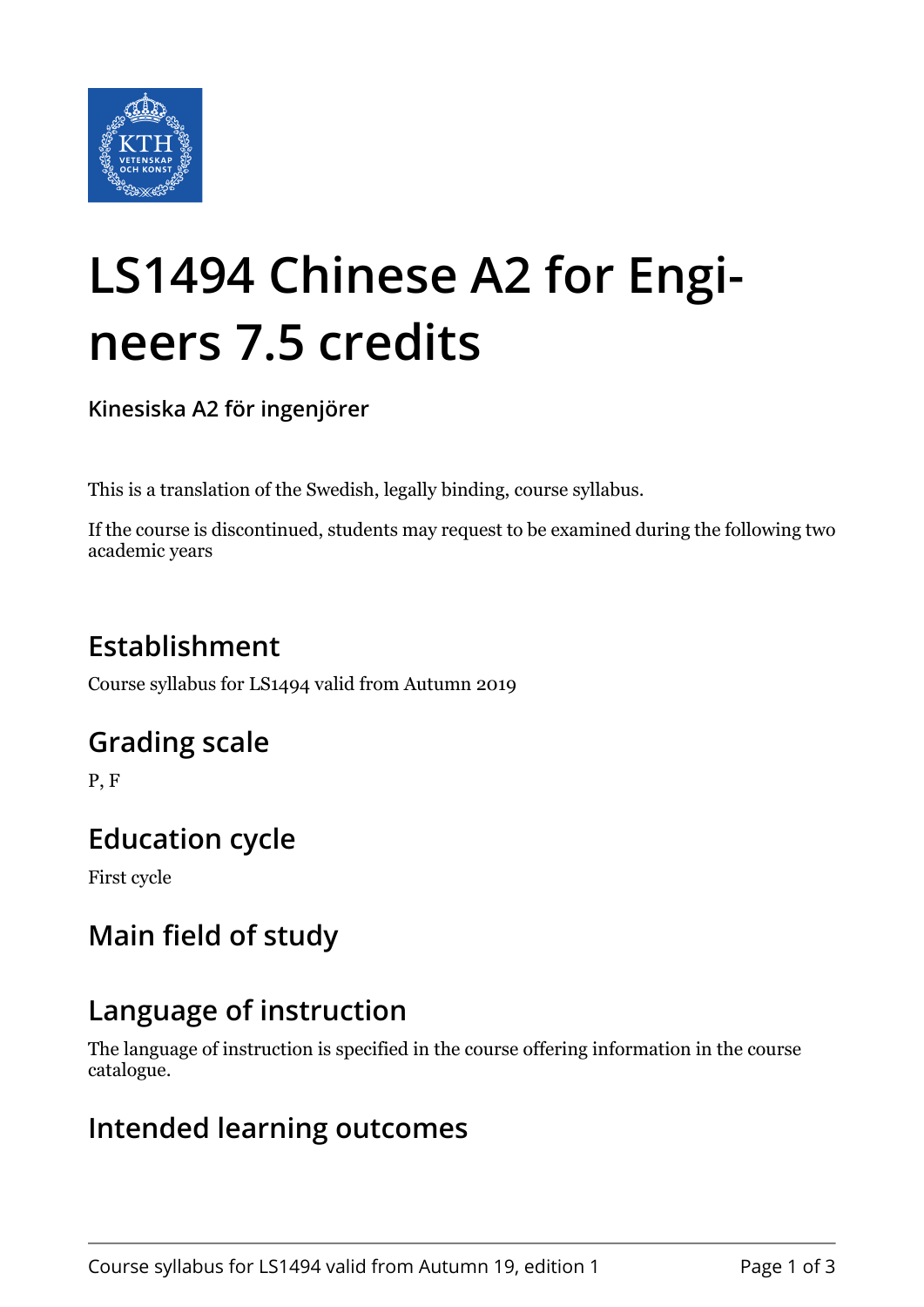The intended learning outcomes for the course refer mainly to the level A2 according to CEFR, the Common European Framework of Reference for Languages, and aim to strengthen the student's global competence.

On completion of the course, the student should, in addition to what is specified in courses at the lower level, be able to:

- identify tones and syllables in clearly spoken Standard Chinese
- understand and use everyday sentence patterns in speech and writing
- understand and read aloud simple texts
- give short and simple presentations on a prepared topic

• use the language in speech and writing in everyday situations and simple work-related situations

- participate in conversations that requires a simple and direct exchange of information about familiar subjects
- translate simple texts from Chinese into Swedish

#### **Course contents**

The course builds on the lower-level courses, with further study of the most common and most important sentence patterns in everyday, spoken Standard Chinese, and further acquisition of a central vocabulary of words and phrases. In addition, the course involves writing and translation exercises and an introduction to written and technical Chinese. Facts about China, Chinese culture, society and technical development. The course contains about 330 new characters.

## **Specific prerequisites**

Basic university qualification. Completion and pass of Chinese A1 for Engineers, equivalent older course, or the equivalent knowledge demonstrated in a compulsory placement test taken before applying for the course.

## **Course literature**

Course literature will be announced before the start of the course. Recommended reference literature and electronic resources will be listed in the course information or in a similar way.

## **Examination**

- KONA Assessment, 1.5 credits, grading scale: P, F
- LEXA Continuous Assessment, 6.0 credits, grading scale: P, F

Based on recommendation from KTH's coordinator for disabilities, the examiner will decide how to adapt an examination for students with documented disability.